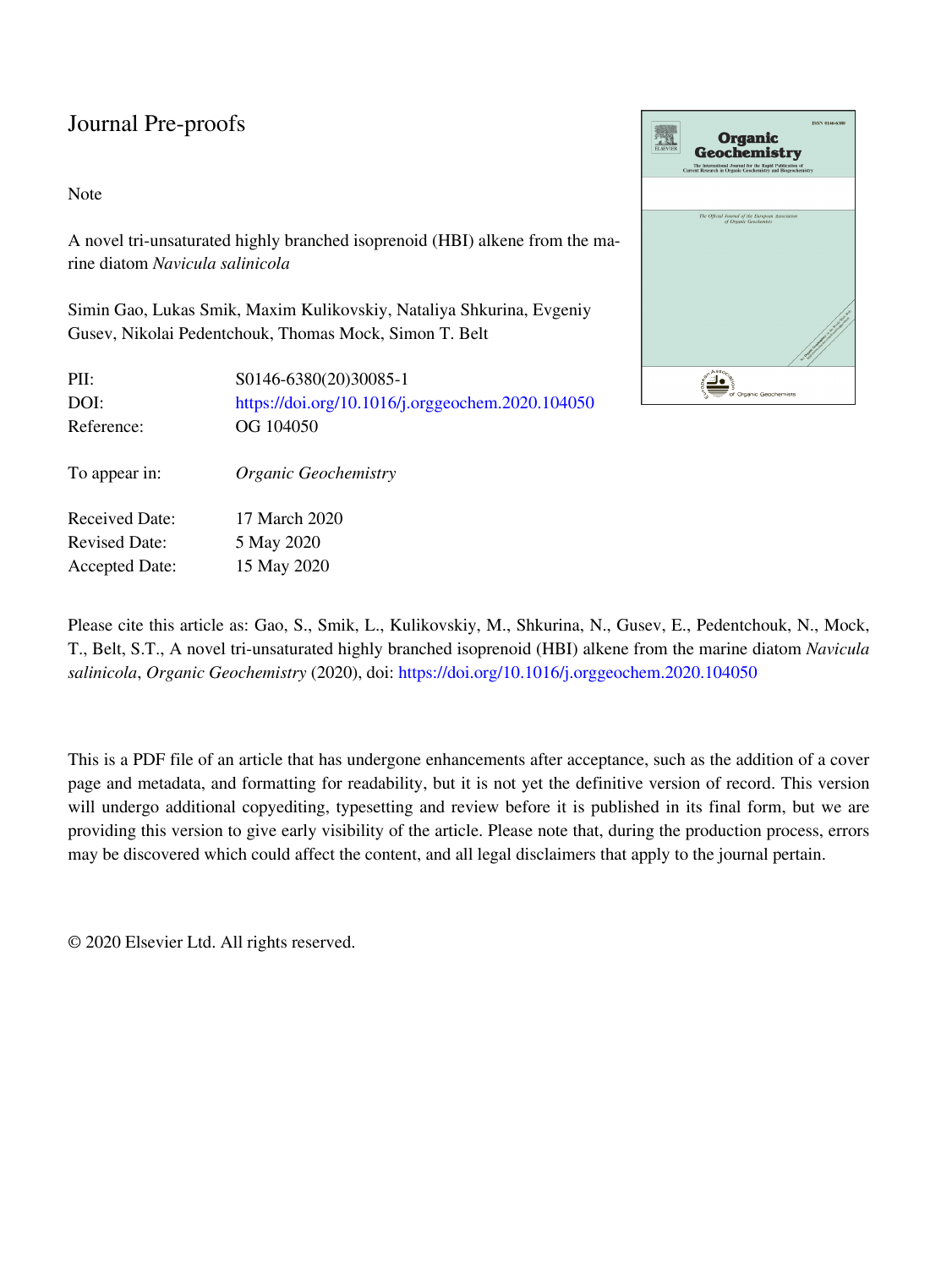# **A novel tri-unsaturated highly branched isoprenoid (HBI) alkene from the marine diatom** *Navicula salinicola*

Simin Gao a,b,\*, Lukas Smik c, Maxim Kulikovskiy d, Nataliya Shkurina d, Evgeniy

Gusev<sup>d</sup>, Nikolai Pedentchouk a,d, Thomas Mock a, Simon T. Belt <sup>c</sup>

- (a) *School of Environmental Sciences, University of East Anglia, Norwich Research Park, Norwich, NR4 7TJ, UK*.
- (b) *Department of Ocean Science and Engineering, Southern University of Science and Technology, Shenzhen, China.*
- (c) *School of Geography, Earth and Environmental Sciences, University of Plymouth, Drake Circus, Plymouth, Devon PL4 8AA, UK.*
- (d) *K.A. Timiryazev Institute of Plant Physiology RAS, Moscow, Russia*

**\*** Corresponding author, simin.gao@uea.ac.uk

#### **ABSTRACT**

A novel tri-unsaturated  $C_{25}$  highly branched isoprenoid (HBI) alkene has been identified in a laboratory culture of the diatom *Navicula salinicola* and its structure determined using a combination of NMR spectroscopy and gas chromatography–mass spectrometry (GC–MS). This represents the first report of a  $C_{25}$  HBI in a marine diatom from the *Navicula* genus, although a different tri-unsaturated C<sub>25</sub> HBI has been reported previously in the freshwater species *N. sclesvicensis* and unspecified HBIs have been identified in the brackish *N. phyllepta*. The newly characterised HBI contains a relatively unusual conjugated diene sub-unit, a structural feature only previously reported in some HBIs biosynthesised by a further marine diatom, *Haslea ostrearia*.

**Keywords:** highly branched isoprenoid; alkene; diatom; *Navicula salinicola*

#### **1. Introduction**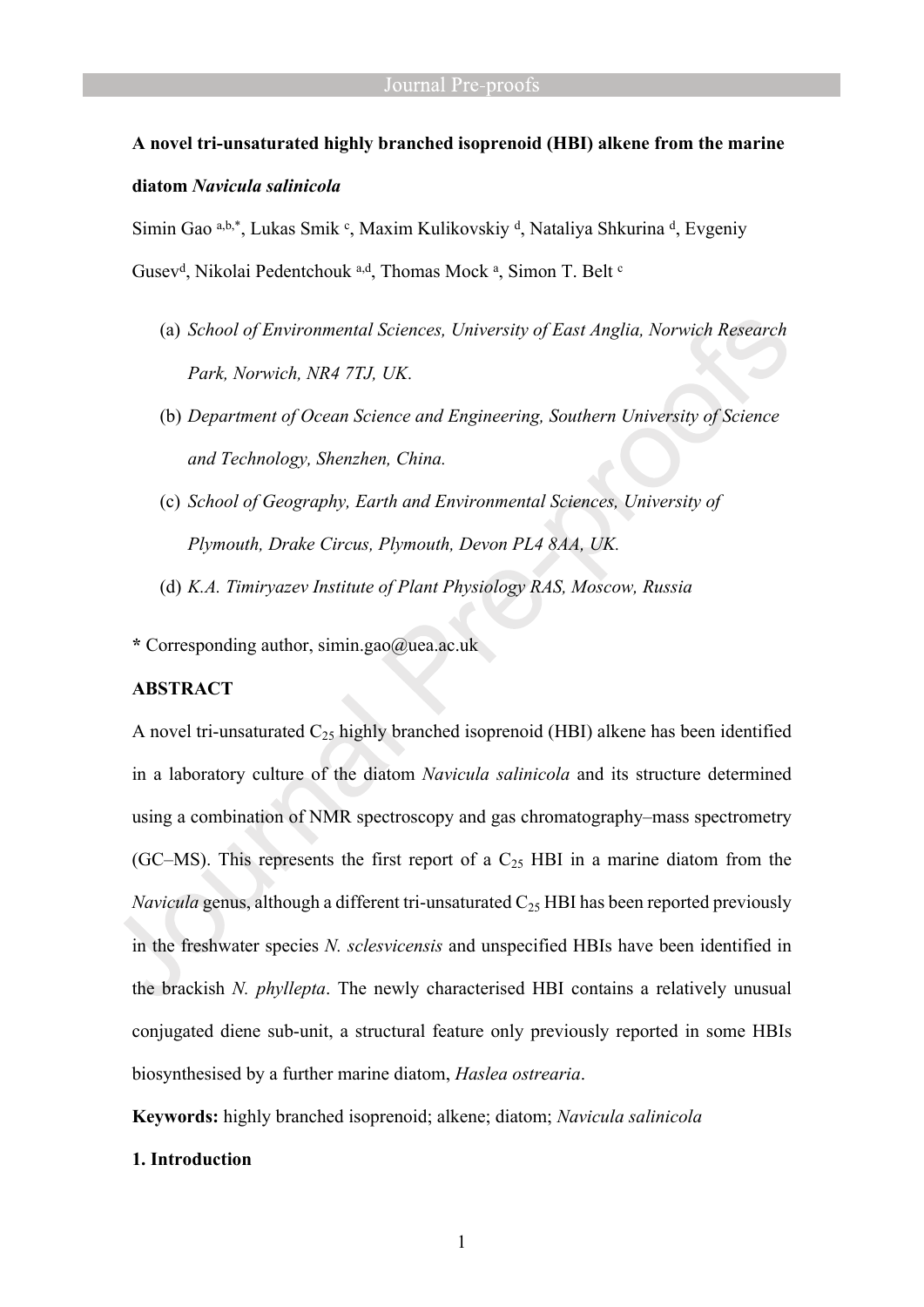#### Journal Pre-proofs

 $C_{25}$  highly branched isoprenoid (HBI) alkenes are common components of marine and lacustrine sediments worldwide and are biosynthesised by certain diatoms mainly belonging to the genera *Haslea*, *Navicula*, *Rhizosolenia*, *Pleurosigma, Berkeleya* and *Pseudosolenia* (Volkman et al., 1994; Belt et al., 1996, 2000, 2001; Sinninghe Damsté et al., 1999; Grossi et al., 2004; Brown et al., 2014; Kaiser et al., 2016). A single triunsaturated  $C_{25}$  HBI (Structure 6; Fig. 1) has been identified in the freshwater diatom *Navicula sclesvicensis* (Belt et al., 2001), and the mainly brackish species *N. phyllepta* has also been reported as an HBI-producing diatom (Sinninghe Damsté et al., 2004), although no structures were given. In contrast, no HBIs have as yet been reported in any marine species within the *Navicula* genus. Here, we identify a novel tri-unsaturated  $C_{25}$ HBI isolated from a laboratory culture of the marine diatom *N. salinicola* and report its structure based on analysis by NMR spectroscopy and gas chromatography–mass spectrometry (GC–MS).

#### **2. Experimental**

The benthic diatom *N. salinicola* was collected from a coastal marine environment (M. Kulikovskiy, June 2016 at Nha Trang, Vietnam, 12°13'14.5"N 109°12'18.3"E) and kept as strain BTD1 in the Laboratory of Molecular Taxonomy of Aquatic Plants Institute of Plant Physiology (RAS). (Further taxonomic information can be found in the Supplementary Information). Initially, *N. salinicola* was cultured at 15 °C, 150 µmol m<sup>-2</sup> s<sup>-1</sup> continuous light in small flasks (150ml). Samples were harvested by filtration using  $MF-Millipore<sup>TM</sup>$  membrane filters (25 mm diameter, 0.3 µm pore size) during the exponential and stationary growth phases (Fig. 2). Large-scale cultures were then set up in several 2 l conical flasks under the same growth conditions. 80 l of such cultures were harvested by centrifugation (4000 rpm, 10 mins) during the stationary growth phase. For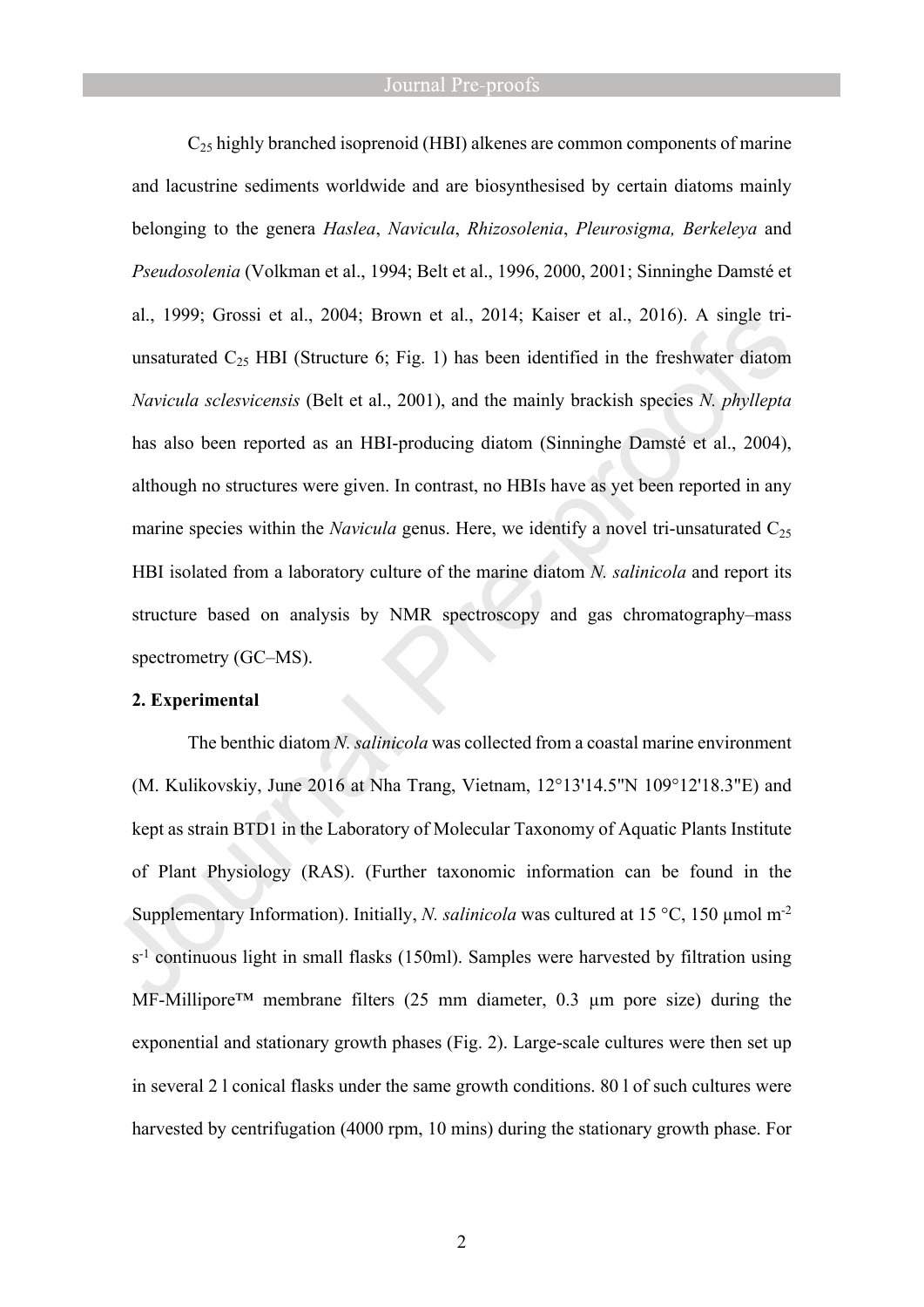the small- and large-scale culture experiments, we used enriched f/2 medium (Guillard and Ryther 1962), along with the following nutrient concentrations:  $2646 \mu M \text{ NaNO}_3$ , 318  $\mu$ M Na<sub>2</sub>SiO<sub>3</sub>, 108  $\mu$ M NaH<sub>2</sub>PO<sub>4</sub>. The filtered and centrifuged biomass was freeze dried and the resulting dry material extracted via sonication using hexane (3 ml (smallscale cultures); 25 ml (large-scale culture)). The total hexane extract (THE) was then concentrated by removing hexane under a stream of nitrogen and partially purified using column chromatography ( $SiO<sub>2</sub>$ ). The hydrocarbon fraction (hexane) was analysed by GC– MS using an Agilent 7890 gas chromatograph equipped with a  $HP<sub>5MS</sub>$  fused-silica column (30 m; 0.25 µm film thickness; 0.25 mm internal diameter) coupled to an Agilent 5975 series Mass Selective Detector (MSD). NMR data were obtained using a JEOL ECP-400 NMR spectrometer with chemical shifts measured relative to those of CDCl<sub>3</sub> ( ${}^{1}$ H: 7.24 ppm; <sup>13</sup>C: 77.0 ppm). NMR data were collected on the THE obtained from the large-scale culture. The purity of the newly reported  $C_{25:3}$  HBI (see Section 3) in this THE was estimated to be ca. 90% based on its relative peak area (GC–MS; Supplementary Information) and by the relative integration values of H-23 (Fig. 1) versus the alkenic protons of the co-occurring polyunsaturated linear alkenes ( $\delta$  = ca. 5.3 ppm) in the <sup>1</sup>H NMR spectrum. ).

#### **3. Results and discussion**

Following extraction of several small-scale cultures of *N. salinicola* from the exponential and stationary growth phases, analysis of partially purified THEs by GC–MS revealed the presence of a suite of closely eluting polyunsaturated linear alkenes (e.g. heneicosa-3,6,9,12,15,18-hexaene; *n*-C<sub>21:6</sub>), trace amounts of a di-unsaturated HBI (2; Fig. 1) and a further compound exhibiting similar mass spectral properties to a range of  $C_{25}$ HBIs characterised previously. However, although the retention index (RI) of this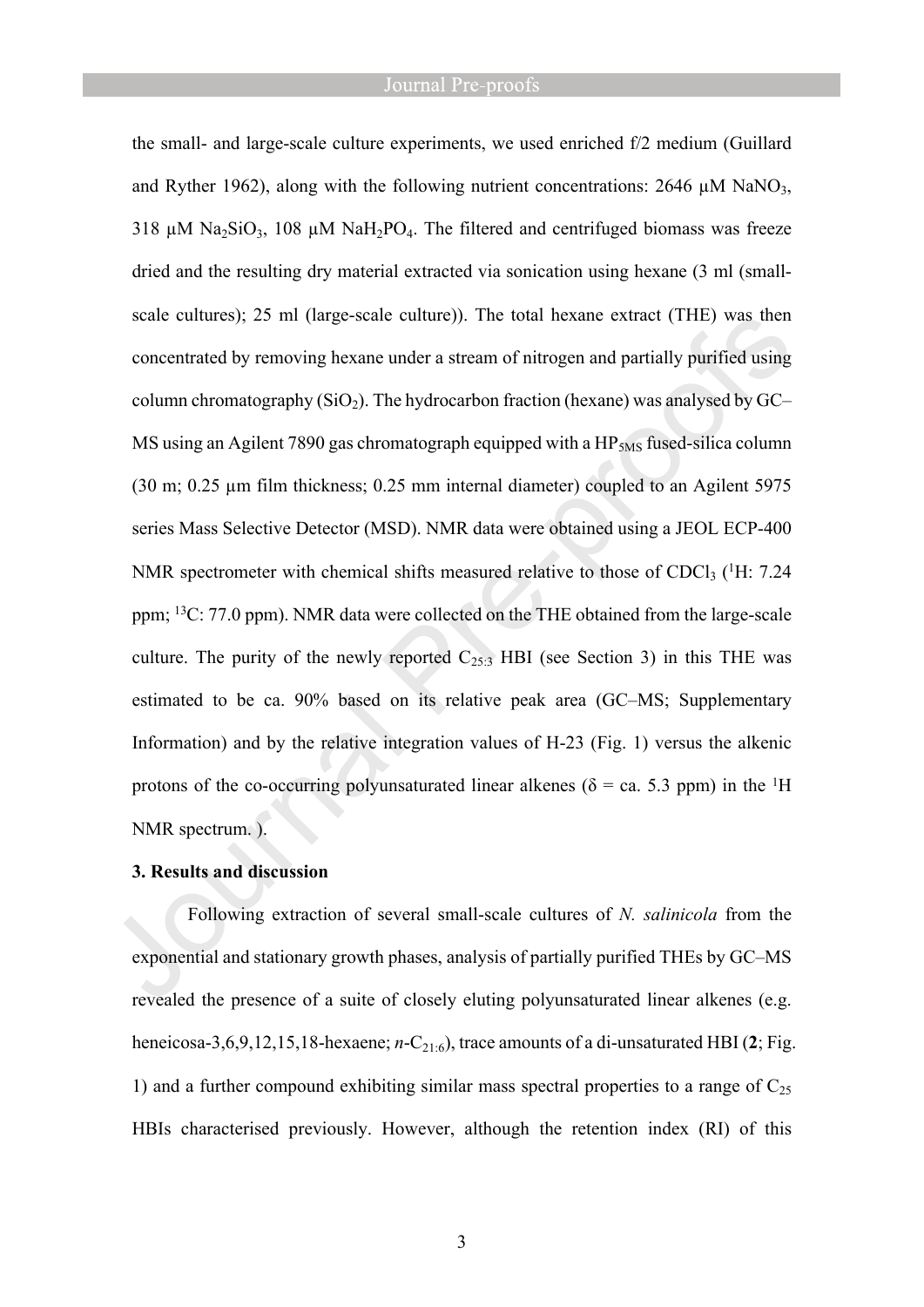component ( $RI<sub>HPSms</sub> = 2141$ ) did not match that of any previously reported  $C<sub>25</sub> HBIs$ , hydrogenation of an aliquot of one THE resulted in the formation of the parent HBI alkane  $C_{25:0}$ , thus confirming the  $C_{25}$  carbon skeleton. Interestingly, this new HBI was only detected in cultures harvested during the stationary phase and was identified as triunsaturated on the basis of its molecular ion  $(M^+$  346; Fig. 3). At this point, it is not clear why this new HBI and the co-occurring diene **2** were not detected during the exponential growth phase, although we note that some variability in cellular HBI concentrations and distributions have been reported in a small number of previous studies (e.g. Wraige et al., 1997,1998,1999; Brown et al., 2020). From the large-scale culture of *N. salinicola*, we obtained ca 0.2 mg of the partially purified HBI triene (**3**; Fig. 1), which enabled full structural characterisation using  ${}^{1}H$  and  ${}^{13}C$  NMR spectroscopy. A conjugated diene substructure (C22–C25; C23–C24; Fig 1) could be readily identified through a particularly characteristic low field resonance in the <sup>1</sup>H NMR spectrum due to H-23 (Wraige et al., 1997; Allard et al., 2001), together with further low field resonances that could be attributed to alkenic methylene protons at C24 and C25 (Table 1). The third double bond could also be identified from its methylene protons at C17. Alternative positions for this third double bond at C1–C2 or C14–C15 can be discounted due to the observation of two isopropyl groups in the  ${}^{1}H$  and  ${}^{13}C$  NMR spectra (Table 1). Further, a double bond at C10–C18 leaves a solitary methyl group at C17 whose <sup>13</sup>C chemical shift would be at ca. 15.5 ppm, by comparison with related compounds (e.g. **1**; Belt et al., 2012). In contrast, isolated methyl groups at C18 in previously characterised HBIs resonate at ca. 19–20 ppm (e.g. 19.8 ppm for HBIs **1** and **2**; Fig. 1) (Johns et al., 1999; Belt et al., 2012), consistent with that observed for HBI **3** (i.e. 19.9 ppm; Table 1). The <sup>13</sup>C NMR spectrum of HBI **3** also contained individual resonances due to the six magnetically inequivalent alkenic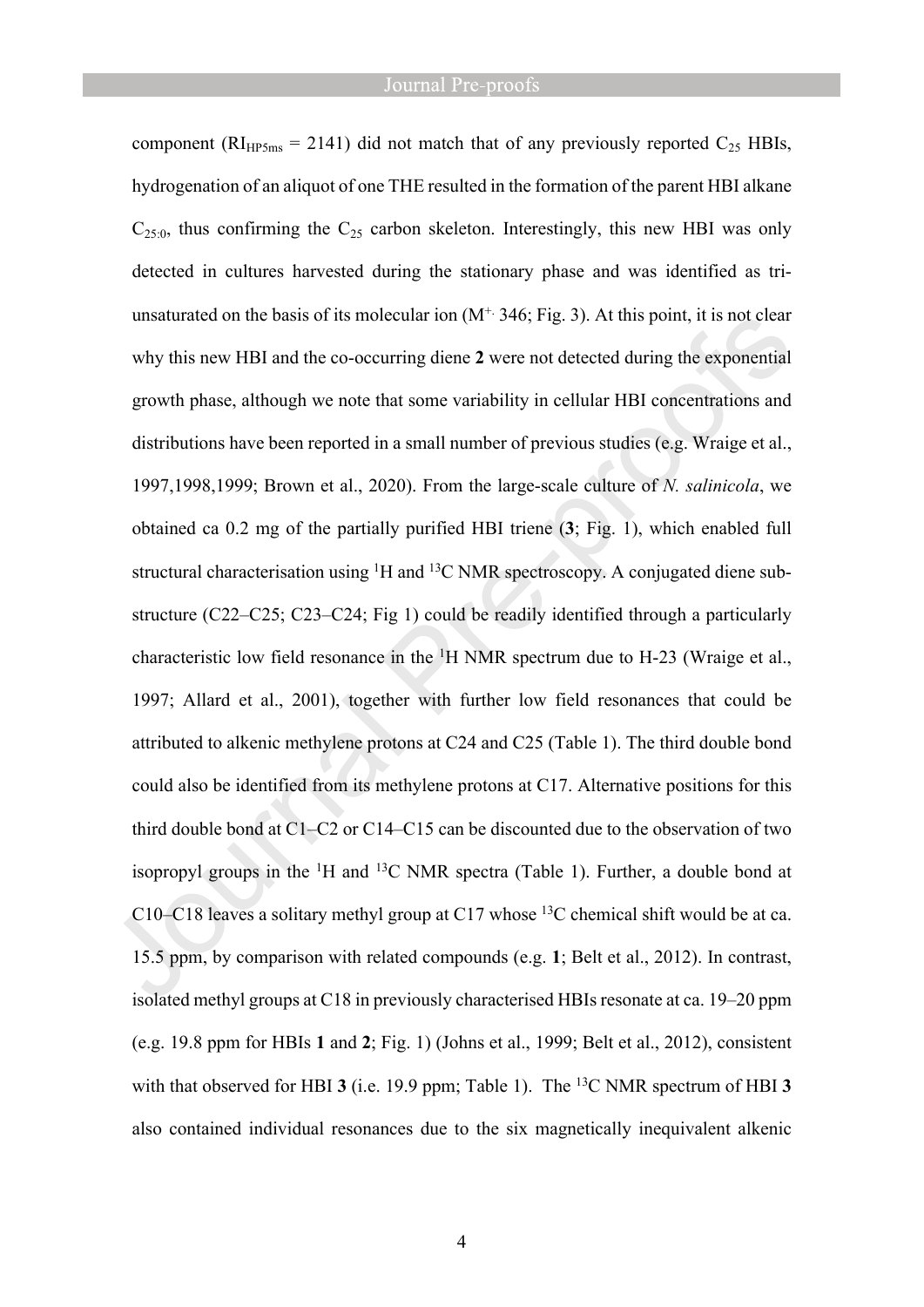#### Journal Pre-proofs

carbon nuclei (Table 1) and complete  ${}^{13}C$  resonance assignments could be proposed by comparison with structurally similar HBIs characterised previously (Fig. 1; Belt et al., 1996, 2012; Wraige et al., 1997; Allard et al., 2001), some of which contain a conjugated diene sub-unit (i.e.  $7-8$ ). The GC RI of HBI **3** ( $RI<sub>HPSms</sub> = 2141$ ) is substantially higher than those of some other HBI trienes (e.g.  $RI_{HP5ms} = 2114 (4)$ ; 2109 (5); 2090 (6)) but is consistent with that reported for the structurally related tetraene  $7 (RI<sub>HP-5</sub> = 2159; Allard)$ et al., 2001).

The identification of a  $C_{25}$  HBI in *N. salinicola* represents the first example of HBI production within a marine *Navicula* species despite the near-ubiquity of this genus within natural diatom populations. Since the *Navicula* and *Haslea* genera are quite similar, phylogenetically, with the latter well-known as an HBI-producing genus, the new finding is probably not surprising; however *Navicula* is a far more common genus, potentially making it a more important source of some HBIs in marine sediments. In terms of its structure, the conjugated diene sub-structure (C22–C25; C23-C24; Fig. 1) is somewhat unusual, although there is some previous precedent for such a feature in other HBIs isolated from a small number of cultures of the marine diatom *Haslea ostrearia* (Wraige et al., 1997; Allard et al., 2001). In fact, HBI **3** is a close structural analogue of HBI **7** identified previously in *H. ostrearia*, albeit as a minor component. Since the retention index of HBI  $3$  ( $\text{RI}_{\text{HP5ms}}$  = 2141) is similar to two HBI tetraenes identified in some cultures of *H. ostrearia* (*viz.* RI<sub>HP-5</sub> = 2143–2146; Allard et al., 2001), one of which also contained HBI **7**, it possible that HBI **3** may also have been present in the corresponding lipid extracts, but not identified due to co-elution. We are unware of any geochemical reports of HBI **3** although its characterisation described herein may, in the future, lead to its positive identification in sedimentary archives, an outcome that may potentially add to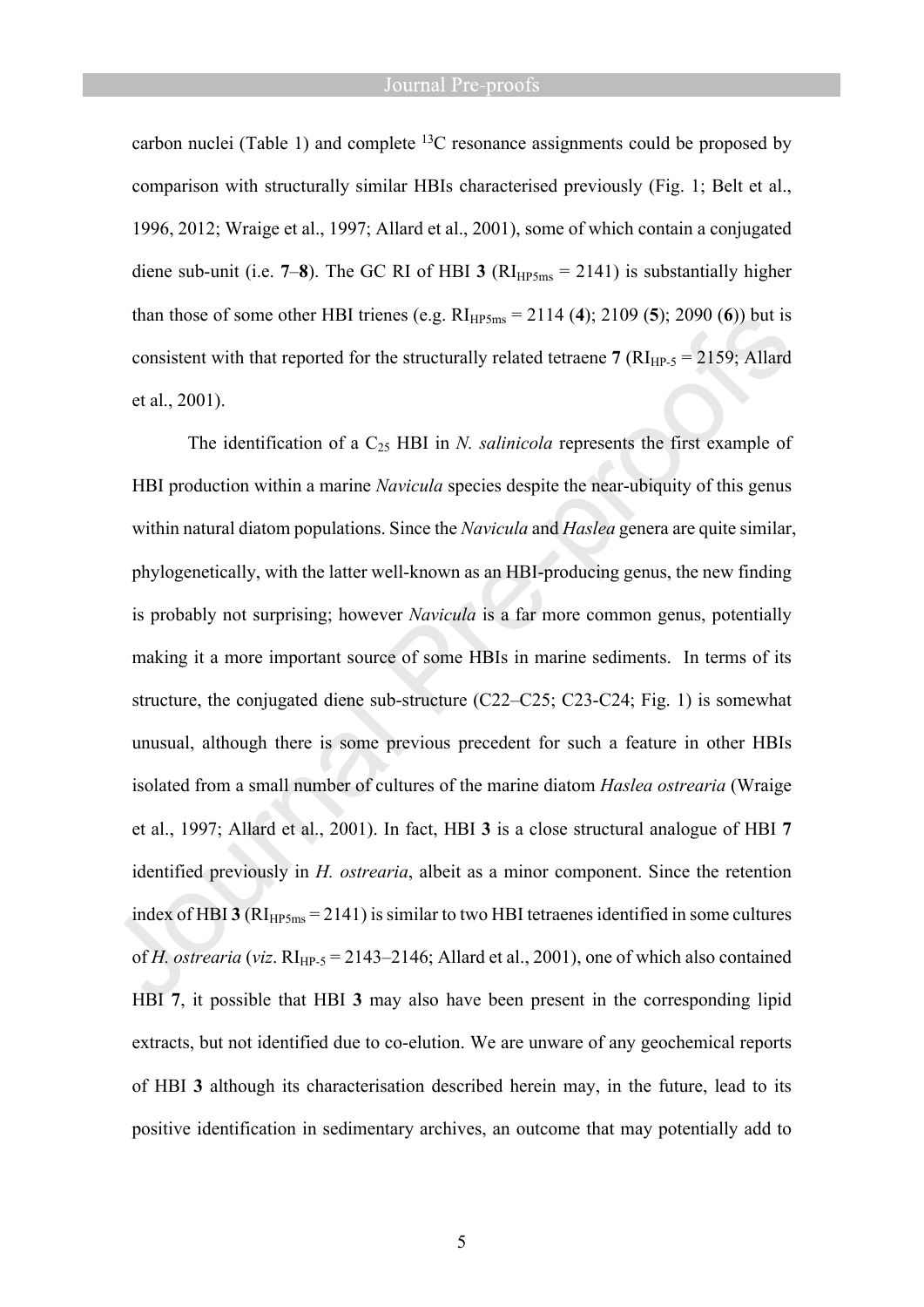the use of HBIs as palaeoenvironmental indicators (c.f. HBIs **1** and **2** for Arctic and Antarctic sea ice; see Belt, 2018 for a review).

#### **4. Conclusions**

We report the structural identification of a novel  $C_{25}$  HBI biomarker in the marine diatom *N. salinicola*, the first example of HBI production within a marine *Navicula* species, thus expanding the potential number of sources of HBIs in the environment. Further studies into *N. salinicola* and related species may prove valuable in the use of HBIs as palaeoenvironmental proxies.

#### **Acknowledgments**

SG was funded by the UEA-SUSTech Split-Site PhD programme. We also acknowledge partial support by The Leverhulme Trust (RPG-2019-088). MK, EG, and NS were supported by Russian Science Foundation (19-14-00320) and by The Framework of The State Assignment (theme АААА-А19-119041190086-6). We also thank two anonymous reviewers who provided helpful feedback on the original manuscript.

#### **References**

- Allard, W.G., Belt, S.T., Massé, G., Naumann, R., Robert, J.-M., Rowland, S.J., 2001. Tetra-unsaturated sesterterpenoids (Haslenes) from *Haslea ostrearia* and related species. Phytochemistry 56, 795–800.
- Belt, S.T., Cooke, D.A., Robert, J.-M., Rowland, S.J., 1996. Structural characterisation of widespread polyunsaturated isoprenoid biomarkers: A  $C_{25}$  triene, tetraene and pentaene from the diatom *Haslea ostrearia* Simonsen. Tetrahedron Letters 37, 4755–4758.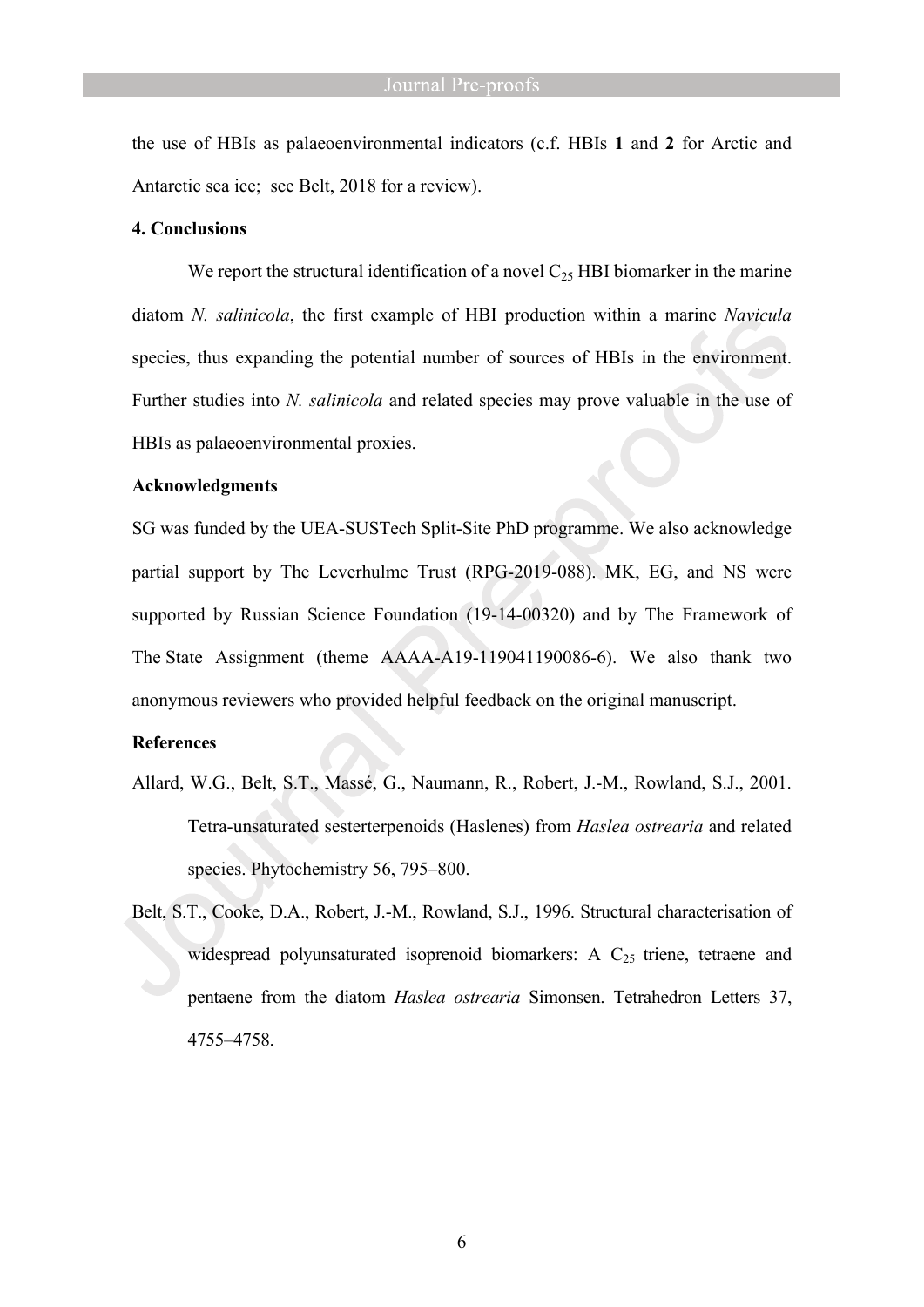- Belt, S.T., Allard, W.G., Massé, G., Robert, J.-M., Rowland, S.J., 2000. Highly branched isoprenoids (HBIs): identification of the most common and abundant sedimentary isomers. Geochimica et Cosmochimica Acta 64, 3839–3851.
- Belt, S.T., Massé, G., Allard, W.G., Robert, J.-M., Rowland, S.J., 2001. Identification of a C25 highly branched isoprenoid triene in the freshwater diatom *Navicula sclesvicensis*. Organic Geochemistry 32, 1169-1172.
- Belt, S.T., Brown, T.A., Cabedo-Sanz, P., Navarro-Rodriguez, A., 2012. Structural confirmation of the sea ice biomarker  $IP_{25}$  found in Arctic marine sediments. Environmental Chemistry Letters 10, 189–192.
- Brown, T.A., Belt, S.T., Cabedo-Sanz, P., 2014. Identification of a novel di-unsaturated C25 highly branched isoprenoid in the marine tube-dwelling diatom *Berkeleya rutilans*. Environmental Chemistry Letters, 12, 455–460.
- Brown, T.A., Rad-Menéndez, C., Ray, J.L., Skaar, K.S., Thomas, N., Ruiz-Gonzalez, C., Leu, E., 2020. Influence of nutrient availability on Arctic sea ice diatom HBI lipid synthesis. Organic Geochemistry 141, 103977.
- Grossi, V., Beker, B., Geenevasen, J.A.J., Schouten, S., Raphel, D., Fontaine, M.-F., Sinninghe Damsté, J.S., 2004.  $C_{25}$  highly branched isoprenoid alkenes from the marine benthic diatom *Pleurosigma strigosum*. Phytochemistry 65, 3049–3055.
- Guillard, R.R. L., and Ryther, J.H., 1962. Studies of marine planktonic diatoms. I. *Cyclotella nana* Hustedt and *Detonula confervacea* Cleve. Canadian Journal of Microbiology 8, 229–239.
- Johns, L., Wraige, E.J., Belt, S.T., Lewis, C.A., Massé, G., Robert, J.-M., Rowland, S.J., 1999. Identification of a  $C_{25}$  highly branched isoprenoid (HBI) diene in Antarctic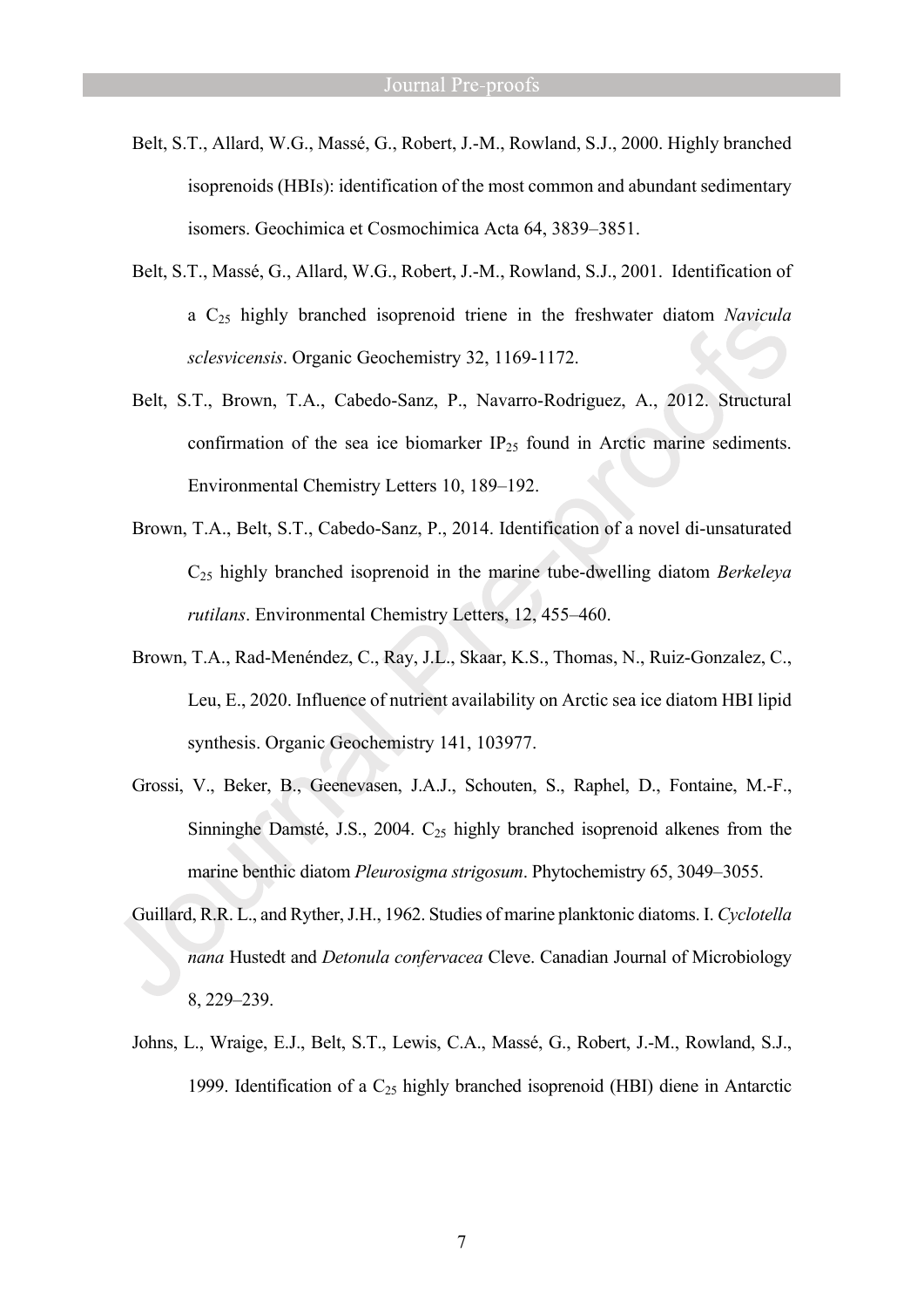sediments, Antarctic sea-ice diatoms and cultured diatoms. Organic Geochemistry 30, 1471–1475.

- Kaiser, J., Belt, S.T., Tomczak, T., Brown, T.A., Wasmund, N., Arz, H.W., 2016. C<sub>25</sub> highly branched isoprenoid alkenes in the Baltic Sea produced by the marine planktonic diatom *Pseudosolenia calcar-avis*. Organic Geochemistry 93, 51–58.
- Sinninghe Damsté, J.S., Schouten, S., Rijpstra, W.I.C., Hopmans, E.C., Peletier, H., Gieskes, W.W.C., Geenevasen, J.A.J., 1999. Structural identification of the  $C_{25}$ highly branched isoprenoid pentaene in the marine diatom *Rhizosolenia setigera*. Organic Geochemistry 30, 1581-1583.
- Sinninghe Damsté, J.S., Muyzer,G., Abbas, B., Rampen, S.W., Massé, G., Allard, W.G., Belt, S.T., Robert, J-M., Rowland, S.J., Moldowan, J.M., Barbanti, S.M., Fago, F.J., Denisevich, P., Dahl, J., Trindade, L.A.F., Schouten, S., 2004. The rise of the rhizosolenid diatoms. Science 304, 584–587.
- Volkman, J.K., Barrett, S.M., Dunstan, G.A., 1994.  $C_{25}$  and  $C_{30}$  highly branched isoprenoid alkenes in laboratory cultures of two marine diatoms. Organic Geochemistry 21, 407–414.
- Wraige, E.J., Belt, S.T., Lewis, C.A., Cooke, D.A., Robert, J.-M., Massé, G., Rowland, S.J., 1997. Variations in structures and distributions of  $C_{25}$  highly branched isoprenoid (HBI) alkenes in cultures of the diatom, *Haslea ostrearia* (Simonsen). Organic Geochemistry 27, 497–505.
- Wraige, E.J., Belt, S.T., Massé, G., Robert, J.-M., Rowland, S.J., 1998. Variations in distributions of C25 highly branched isoprenoid (HBI) alkenes in the diatom, *Haslea ostrearia*: influence of salinity. Organic Geochemistry 28, 855–859.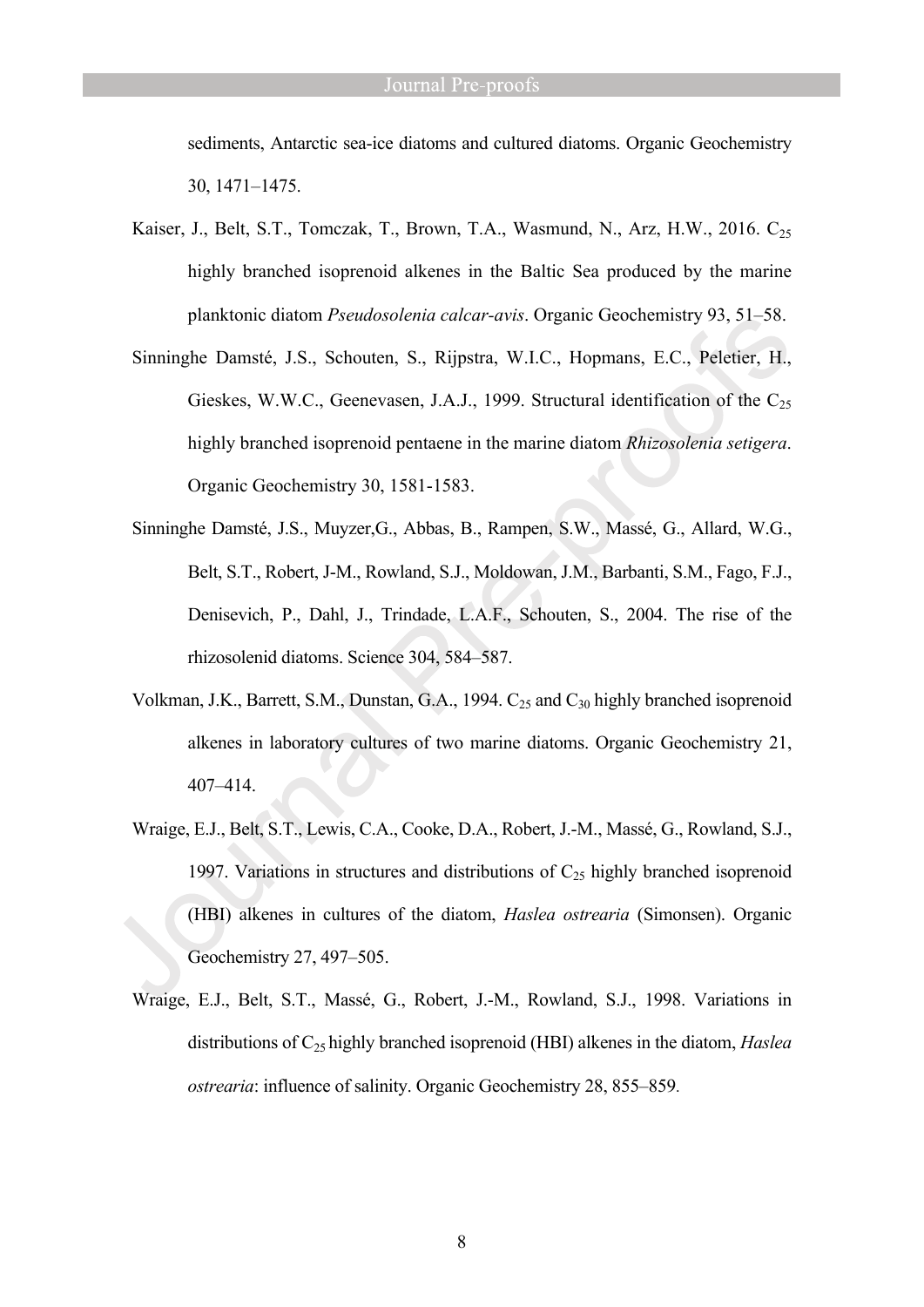Wraige, E.J., Johns, L., Belt, S.T., Massé, G., Robert, J.-M., Rowland, S.J., 1999. Highly branched C25 isoprenoids in axenic cultures of *Haslea ostrearia. Phytochemistry* 51, 69–73.

#### **Figure legends**

Figure 1. Structures of C<sub>25</sub> HBIs referred to in the text. HBIs are numbered in order of increasing unsaturation.

**Figure 2.** Growth curve of the small-scale culture of the marine diatom *N. salinicola*. Cell densities were estimated by measuring in vivo fluorescence between 460 nm to 670 nm using the SpectraMax® iD3 Multi-Mode Microplate Reader. Cultures were harvested during the exponential (empty arrow) and/or stationary (solid arrow) growth phases (n=1). **Figure 3.** Structure and mass spectrum of HBI **3**.

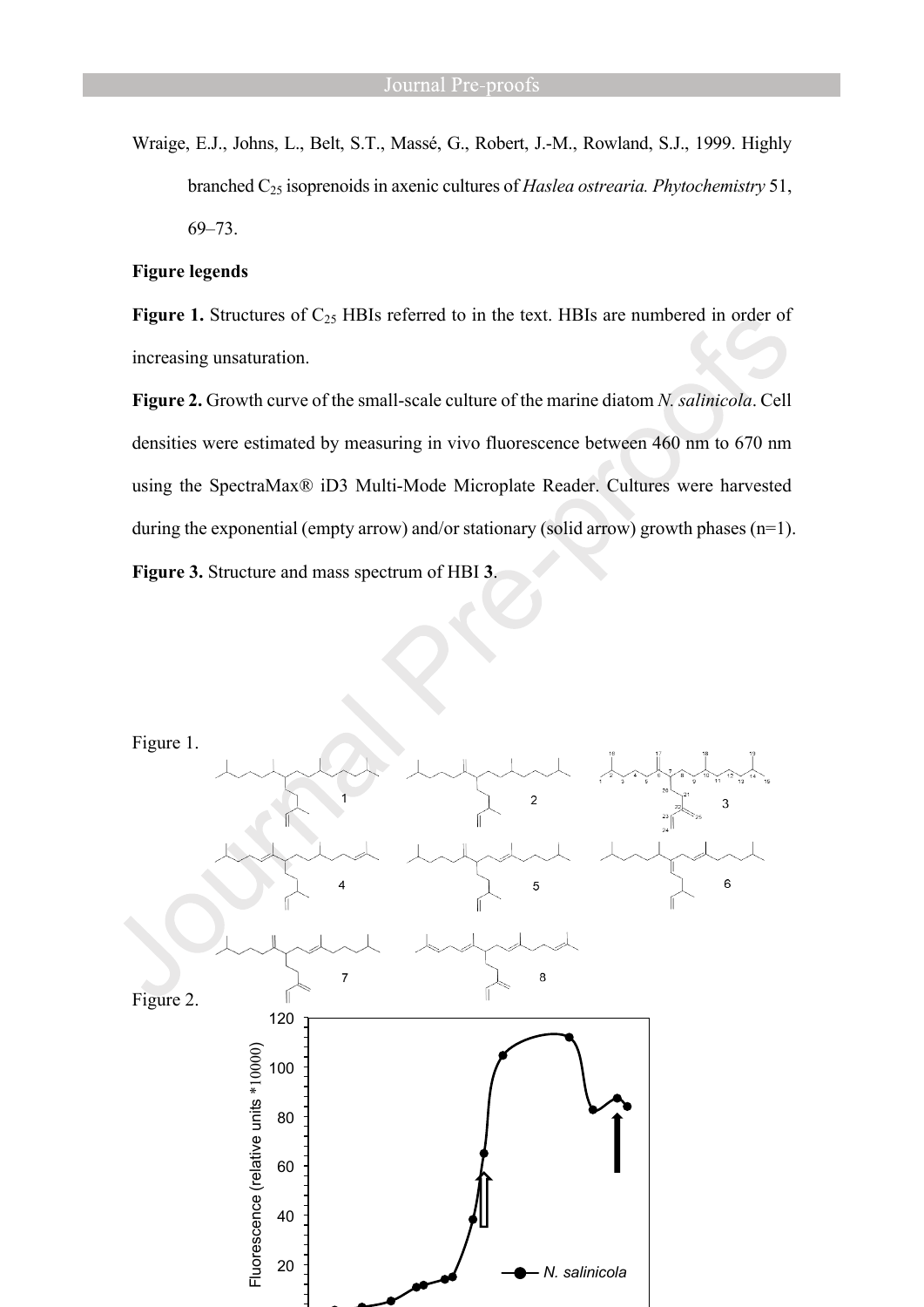

| Table 1. Key NMR data for HBI 3. |  |  |
|----------------------------------|--|--|
|                                  |  |  |
|                                  |  |  |

|          | Carbon shift $(\delta$ /ppm) | Proton Number   | Proton shift ( $\delta$ /ppm)      |
|----------|------------------------------|-----------------|------------------------------------|
| $1,16*$  | 22.8, 22.7*                  | 1,15,16,19      | 0.85(12H, m)                       |
| 2        | 28.0                         | 5,7,21          | $2.05$ (5H, m)                     |
| 3        | 39.1                         | 17              | 4.77, 4.72 (2H, $2 \times s$ , br) |
| 4        | 25.6                         | 18              | $0.82$ (3H, t, J=6.9 Hz)           |
| 5        | 33.0                         | 23              | 6.33 (1H, dd, J=17.6, 11.0 Hz)     |
| 6        | 152.3                        | 24a             | 5.01 (1H, d, J=11.0 Hz)            |
|          | 47.1                         | 24 <sub>b</sub> | 5.16 (1H, d, J=17.6 Hz)            |
| 8        | 29.8                         | 25              | $4.96$ (2H, m, br)                 |
| 9        | 34.9                         |                 |                                    |
| 10       | 33.0                         |                 |                                    |
| 11       | 37.1                         |                 |                                    |
| 12       | 24.8                         |                 |                                    |
| 13       | 39.4                         |                 |                                    |
| 14       | 28.0                         |                 |                                    |
| $15,19*$ | 22.8, 22.7*                  |                 |                                    |
| 17       | 109.0                        |                 |                                    |
| 18       | 19.9                         |                 |                                    |
| 20       | 29.4                         |                 |                                    |
| 21       | 32.0                         |                 |                                    |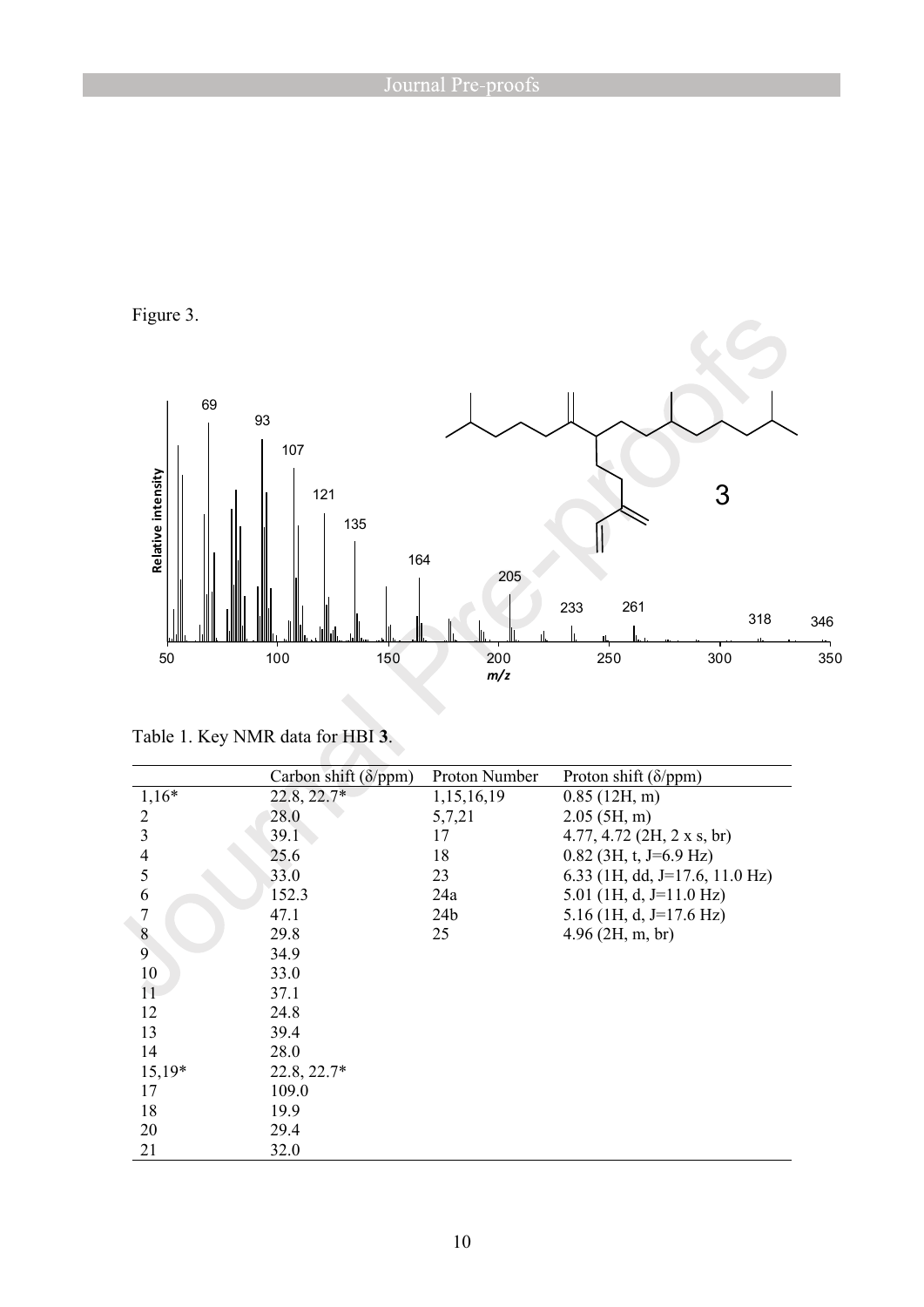| $\gamma$<br>∠∠   | 146.9 |  |  |  |
|------------------|-------|--|--|--|
| 22<br>$\Delta$   | 139.0 |  |  |  |
| 24               | 113.1 |  |  |  |
| $\gamma$<br>ں کے | 115.5 |  |  |  |

\*Assignments may be interchanged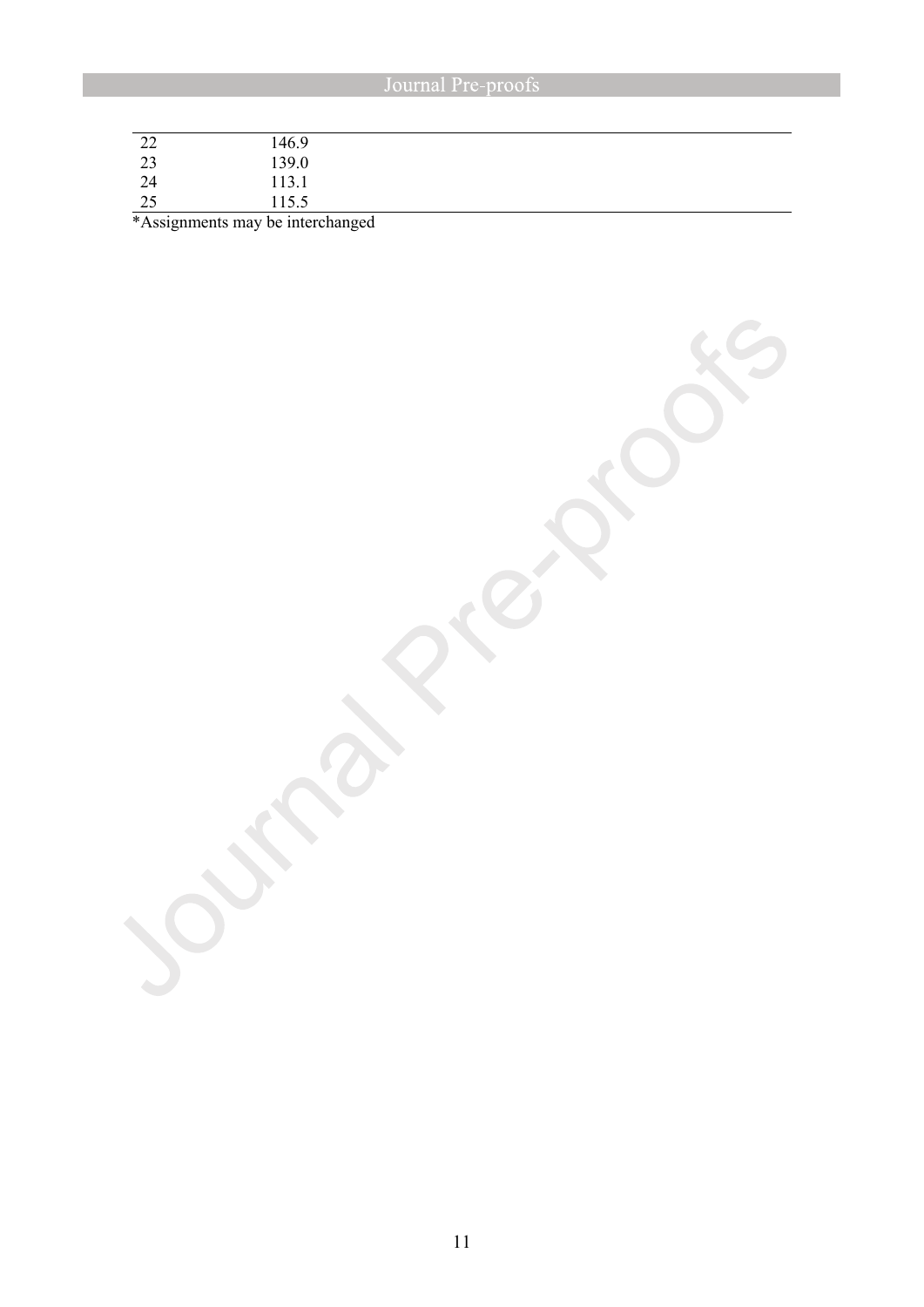### Highlights

- 1. The first report of a C25 HBI in a marine diatom from the *Navicula* genus
- 2. A new tri-unsaturated  $C_{25}$  HBI structure is characterised using NMR spectroscopy
- 3. The new  $C_{25}$  HBI has a relatively unusual conjugated diene sub-structure